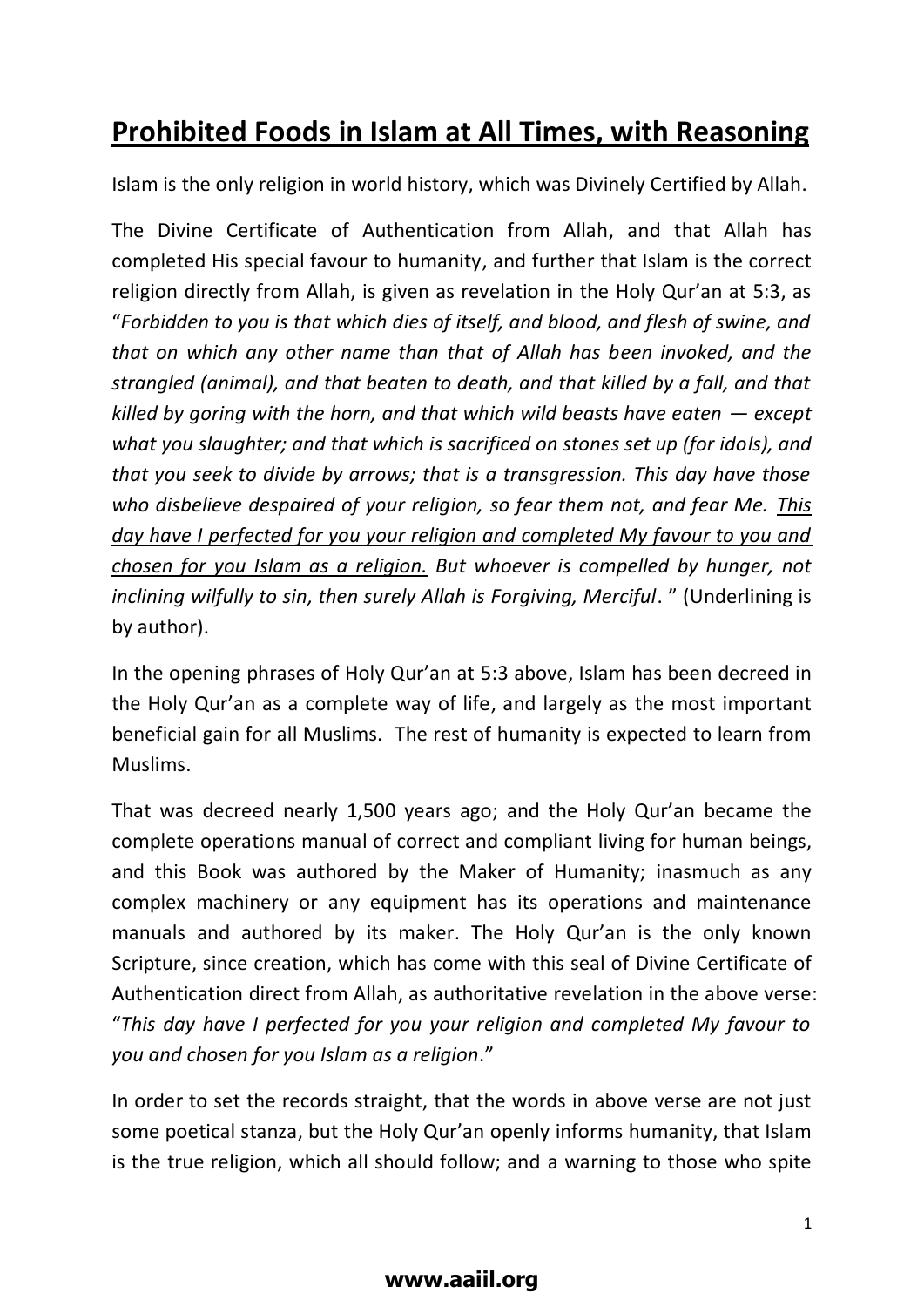out of jealousy after being warned so; this is given most succinctly at 3:19, as "*Surely the (true) religion with Allah is Islam. And those who were given the Book differed only after knowledge had come to them, out of envy among themselves. And whoever disbelieves in the messages of Allah — Allah indeed is Quick at reckoning*."(Underlining is by author).

Inasmuch as any maker of machinery or equipment would make a statement of warning to others in favouring its product, Allah the Maker of Humanity has made a similar statement of warning favouring His product (Islam) at 3:85, as "*And whoever seeks a religion other than Islam, it will not be accepted from him, and in the Hereafter he will be one of the losers*."

True in its magnificent compactness, as an operations manual for betterment of humanity, the Holy Qur'an details throughout its texts the basics of "do things" and "don't do things" as seen in most operations manuals. There is prohibition in consumption of flesh of any creature, which had died other than correct halal slaughter, and of course prohibition in consumption of flesh of swine (pigs) and consumption of intoxicating beverages. The purpose and scope of this article is to validate with reasons, those "do things" and "don't do things" as Orders decreed in the Holy Qur'an, for readers' clarity and completeness.

The first prohibition in the Holy Qur'an at 5: 3 (above) is consumption of any living thing that dies of itself, and blood, and the flesh of swine. Animals and birds that die by themselves are collectively referred to as carrion.

Carrion begins to decay the moment of the animal's death, and it will increasingly attract insects and breed [bacteria.](http://en.wikipedia.org/wiki/Bacteria) Not long after the animal has died, its body will begin to exude a foul odour caused by the presence of bacteria and the emission of [cadaverine](http://en.wikipedia.org/wiki/Cadaverine) and [putrescine.](http://en.wikipedia.org/wiki/Putrescine) Carrion is not completely bled, and in some cases not bled at all; complete bleeding is required under both Hebrew Kosher slaughtering and Muslim Halal slaughtering; and the presence of blood in the decaying carrion makes that carrion lethal for human consumption.

Eating carrion not only endangers lives of human beings but relegates those human beings socially to the lowest status of carrion-eating animals, better known as scavengers, such as vultures, hyenas, komodo-dragons and certain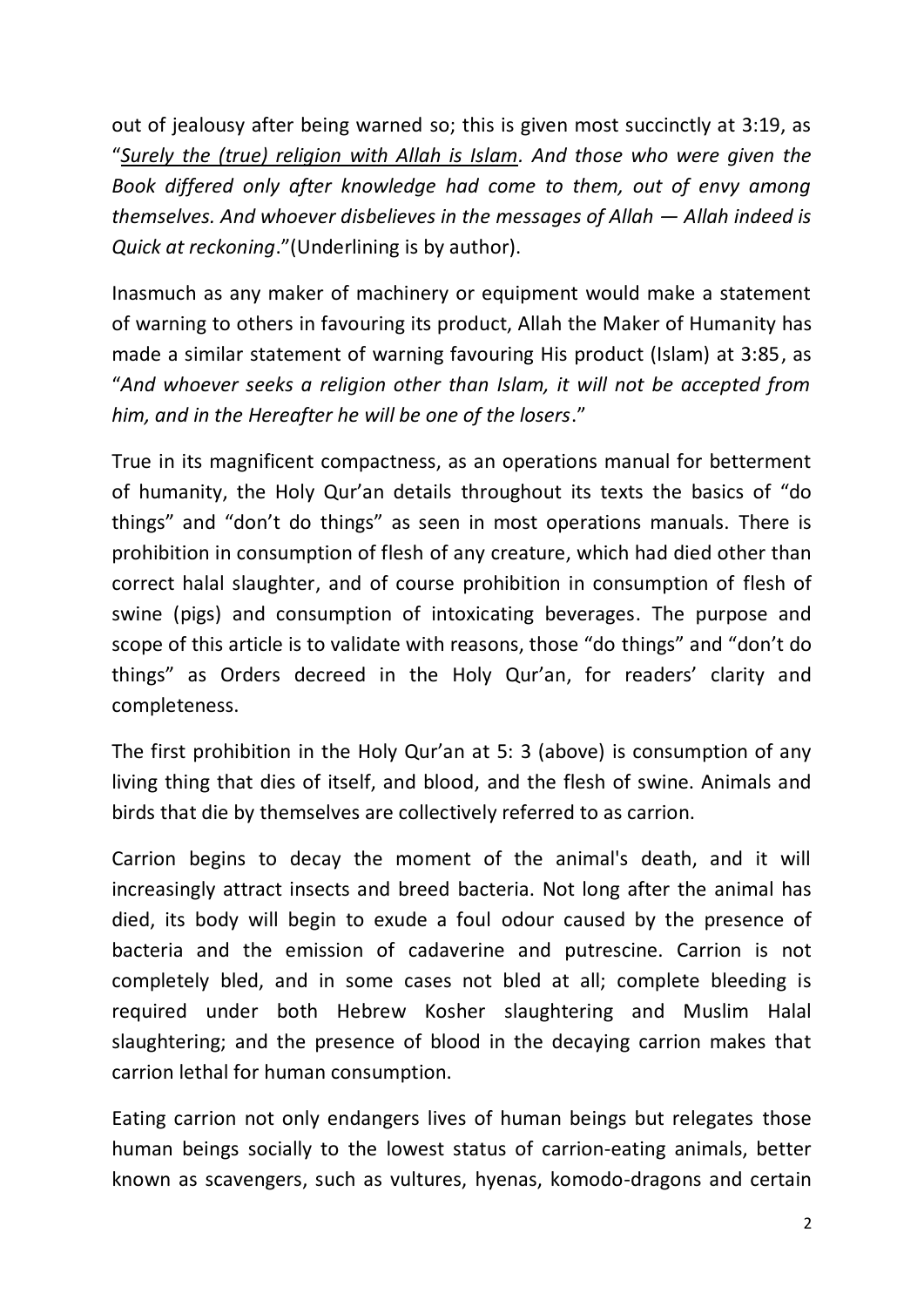types of beetles, all of which have within them their natural system of digesting carrion without any ill-effects on their health. These birds/animals/reptiles as scavengers have unbelievable strong sense of smell in detecting carrion, which goes along with their very strong natural immune system within them, to fight bacteria found in decaying carcasses. Carrion eating animals and birds have been purposefully designed by Allah for that purpose, and so help in eradicating dead animals and prevent the presence of bacteria and the emission of [cadaverine](http://en.wikipedia.org/wiki/Cadaverine) and [putrescine.](http://en.wikipedia.org/wiki/Putrescine) Flies and similar insects would then carry bacteria and diseases to human beings within reasonable radius of that vicinity.

Human beings do not have that bacteria fighting natural immune system and would most likely first get very seriously ill, and then potentially death will follow. It should be noted that Allah wants to protect the best of His creatures (we human beings) all along.

Even when Prophet Noah (as) was ordered to construct his massive ark, he was told to make the ark of a certain large specification, so that he would take on board pairs of all food animals and slaughter them when needed, but not eat carrion left behind when the flood waters receded. There would have been thousands of carrion carcases strewn all around the devastated countryside after the great flood.

Similarly, when other communities kill animals by simple cutting off the head of the animal completely, there is neurological disconnect from the brain, then the heart instantly stops and is no longer pumping blood; the body of that animal, which has not been bled and retains much of its blood, becomes potentially dangerous. Congealed blood stalled inside the dead animal also retains all the bacteria and diseases that were circulating in its bloodstream. Hence, Allah has decreed that animals must always be slaughtered under Muslim prescription, which requires fast and deep cutting of the jugular veins, but not cutting off the neurological connection, and which allows the animal to completely bleed to death very quickly.

Praise Allah! He is the Best Knower!

In case of consumption of dead animals, consumption of flesh of pigs, and consumption of idol-worshipped offerings, the injunction is quite clear at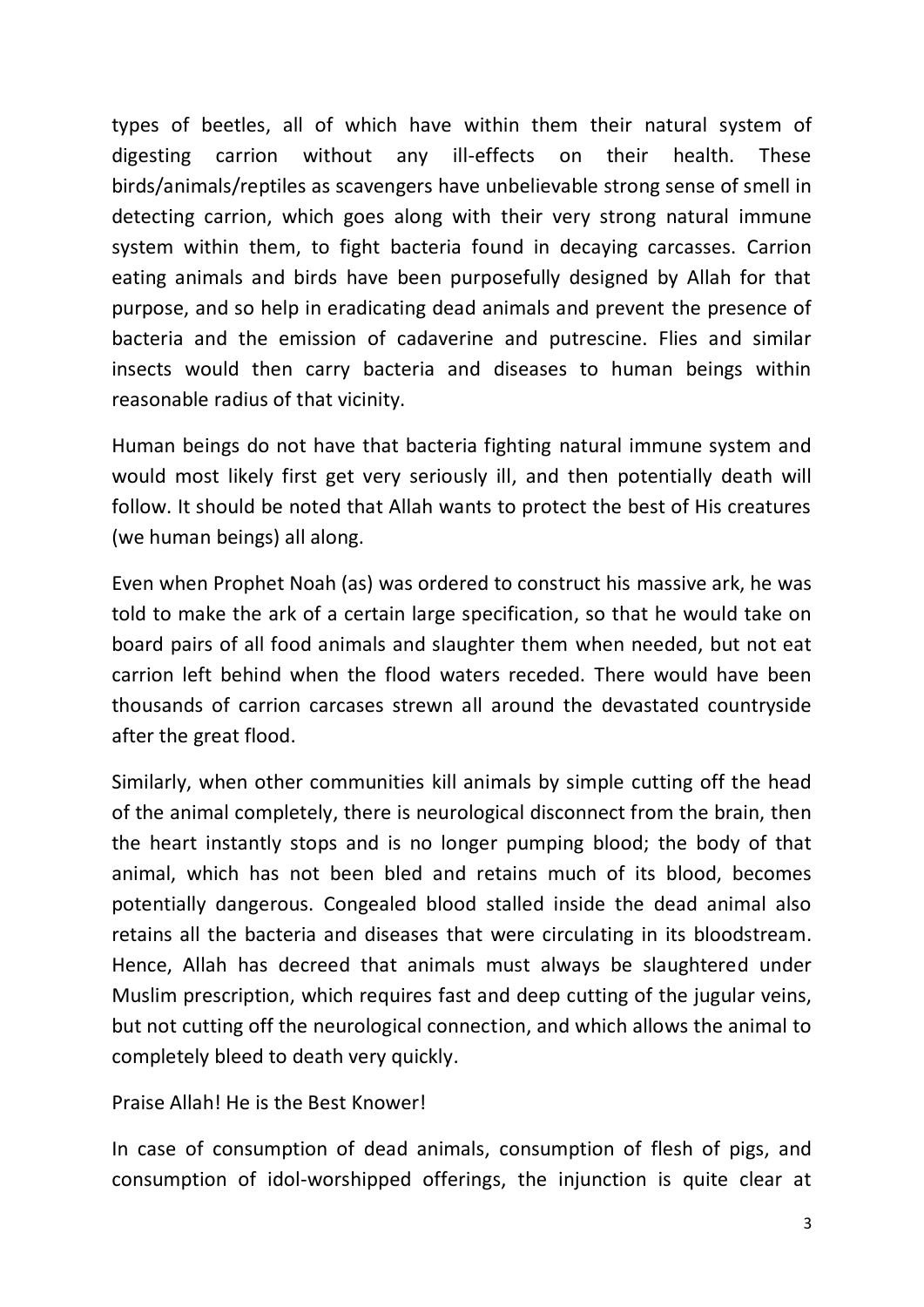Chapter 2:173, Surah Al-Baqarah as: "*173 He has forbidden you only what dies of itself, and blood, and the flesh of swine, and that over which any other (name) than (that of) Allah has been invoked. Then whoever is driven by necessity, not desiring, nor exceeding the limit, no sin is upon him. Surely Allah is Forgiving, Merciful.*" (Underlining is by author).

Pigs (swine) of all species were created as "Nature's garbage processors with full independent mobility on four feet" and they were most certainly not created as food for human beings.

Before Allah created human beings, He had already created pigs as foraging garbage processors, together with creation of numerous other land-based animals. Human beings were created last in the sequence – so as to rule on earth and with all other animals and resources fully provided-for and also becoming subservient to human beings.

Prior to modern motorised system of municipal garbage collecting services, all household garbage and kitchen waste (as rubbish) was dumped at certain locations, and then the communities waited for pigs to forage and consume the rubbish. Dumped rubbish attracted rodents, developed maggots, bacteria and diseases. It is common knowledge that pigs will by instinct, smell, locate and start foraging all kinds of rubbish, which is edible to that animal. With exceptions of metal cans and plastic bottles, pigs will eat just about any heap of rubbish to this day.

Pigs' bodies are biological factories, which generate many diseases. Pigs are always manifestly unclean. There is no such thing as a "clean pig!"

The flesh constitution and particularly the tissue compatibility of a pig is so similar to human flesh, and all sicknesses and diseases are inter-communicable between pigs and human beings through process of biological mutation. The recent global epidemic of swine flu (H1N1) is one of several classical examples. Since the flesh and blood constitutions of pigs (their tissue compatibility) are so similar to humans, pig organ parts and pig organs (as complete) have been transplanted in thousands of cases of medical procedures, to keep some ailing human beings alive. Of course the pig has to be killed to remove its organs, although the reverse is not yet tested: no human beings were purposefully killed and their organs were transplanted to keep pigs alive!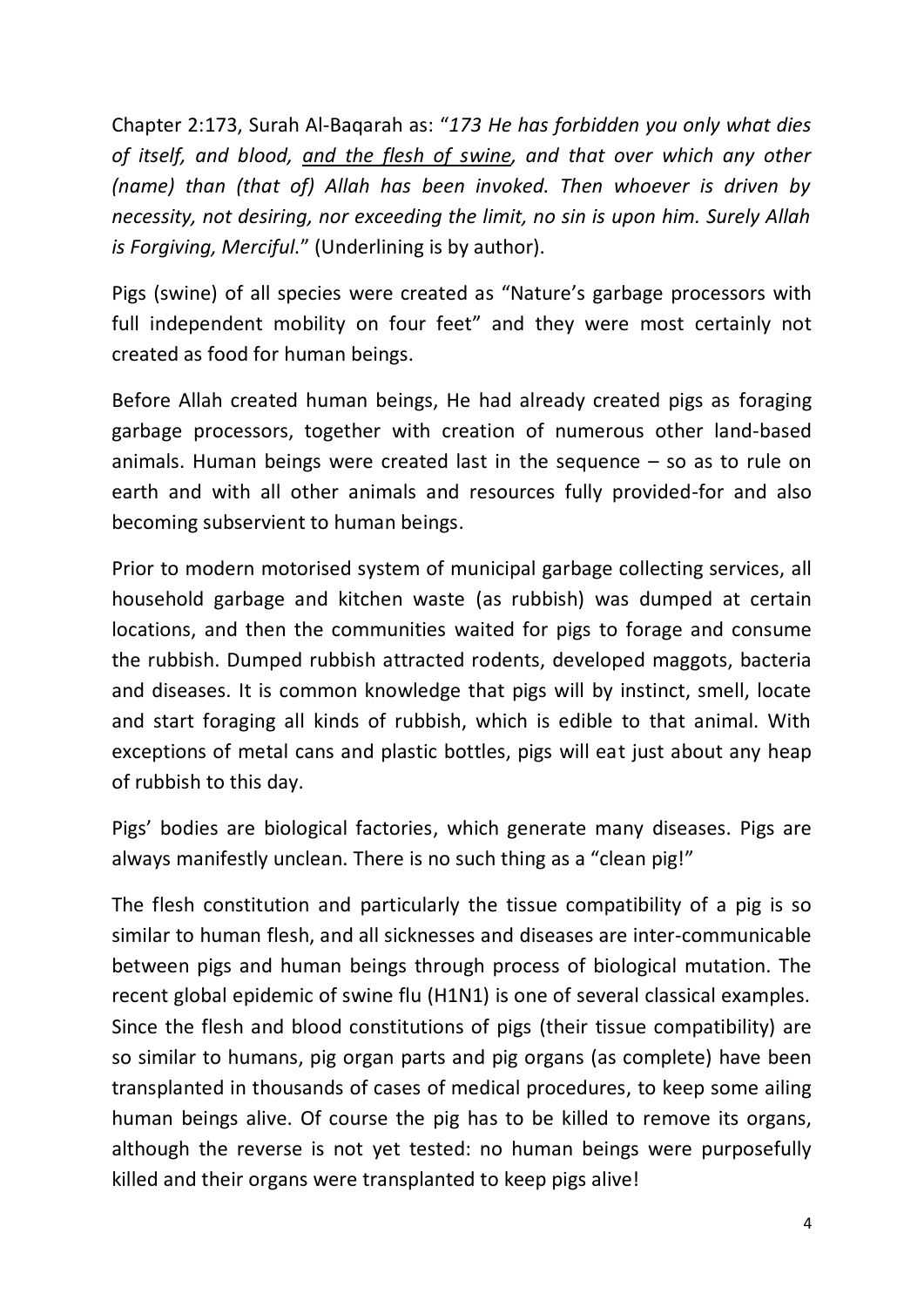In the digestive system of pigs, its anatomy and physiology are similar to humans. It takes pigs on average 4 hours from eating to excretion, whereas a cow or ox takes 24 hours, which includes chewing the cud, from eating to excretion.

The much shorter time it takes pigs to digest food means that various types of impurities in pig feed and garbage consumed are not fully digested, and the impurities are converted into fat storage. This fat storage is a thick layer of fat between the outer skin and the body flesh of all pigs.

The cow or ox fully digests all the grass or fodder in two stages of digestion and it does not store impurities into body fats as a pig does.

As earlier stated, the pig is a purpose-designed animal, specifically designed to eat up and process all garbage as quickly as it can, and reduce potential spread of bacteria, virus and other diseases within that surrounding. Pigs are not food!

The only reason there are so many pigs around the world is because of their accelerated and forced commercial reproduction, so that those selling pigs can get rich quickly.

The body and flesh of pigs (all forms of pork) are scientifically known to be storing around 57 different types of parasitic, germs-caused and virus-caused diseases transmitted to humans. As examples, some of these are: *trichina worms, pork tape worm, pork round worm, hook worms, schitosoma japonicum, paragomines westermaini, paciolepsis buski, clonorchis sinensis, metastrongylus apri, giganthorinchus gigas, balatitidium coli, tuberculosis, salmonella cholera, swine erysipelas, small pox, swine flu, etc.*

When human beings consume meats of animals, especially designed as food, such as beef, the digestive process is slow and takes around 9 hours before all the nutrients in meat are fully extracted and the meat is fully digested. That means the human digestive system has safely and fully utilised those meat fibres before the nutrients start entering the human bloodstream.

Pig flesh (pork) takes less than 4 hours, which means much of the impurities contained in the flesh of all types of pigs, enter the human bloodstream much sooner and potentially unhealthy.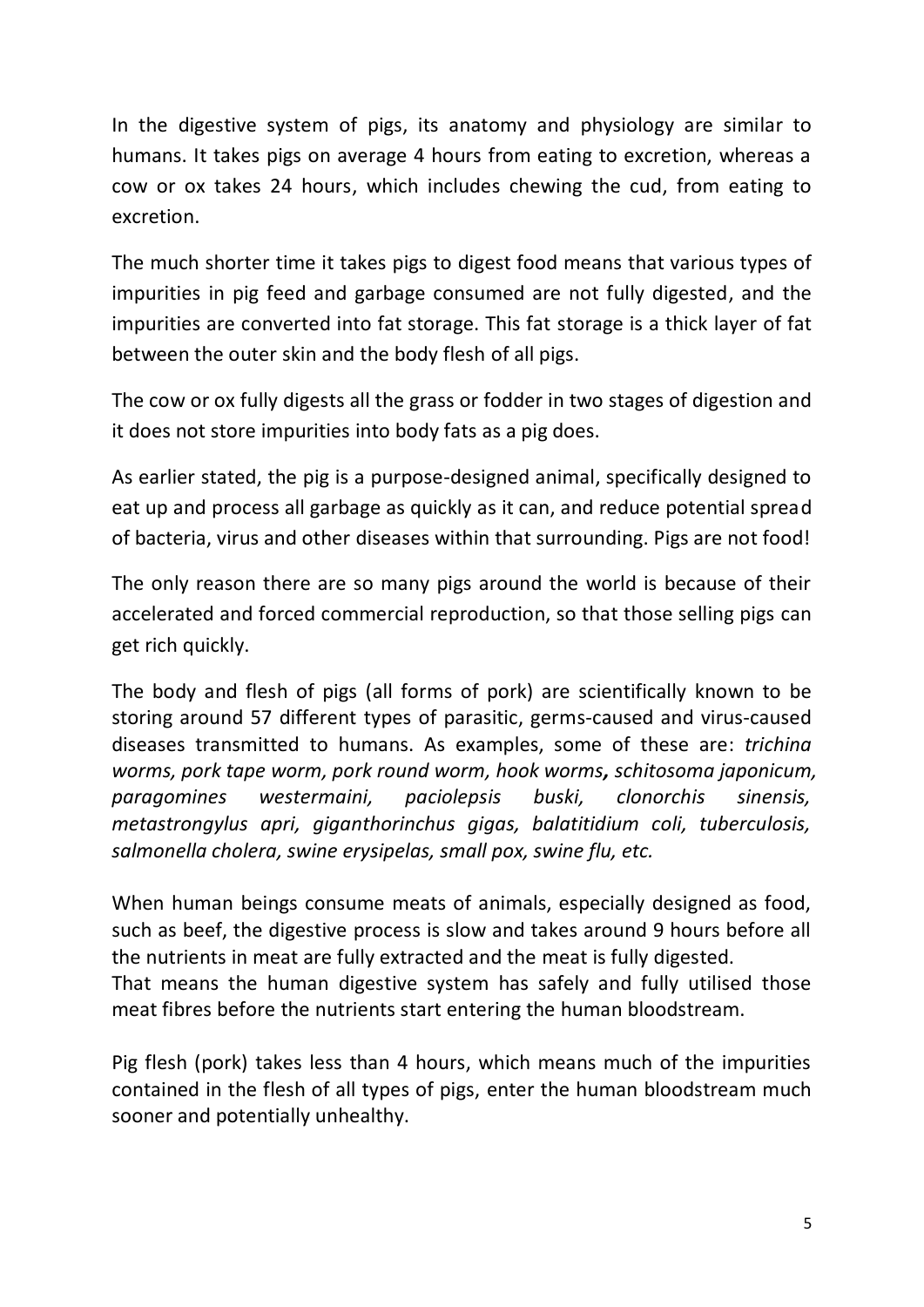Gout (*Hyperuricemia*) occurs when the blood contains raised levels of uric acid sustained over long periods. The kidneys process uric acid and excrete this through urine. When uric acid levels become raised, the kidneys are unable to eliminate uric acid efficiently. Uric acid forms when the body breaks down chemicals in the cells known as purines. Most common areas of the human body affected are lower limbs, especially toe areas. Recent global studies show most affected age groups suffering from gout are 30-60 years. Almost all of them are regular consumers of ham, bacon and other forms of pig flesh and they are also regular consumers of intoxicants, such as beer and spirits.

All of these are prohibited to Muslims and are key contributing factors of gout – a most painful sickness. Yeast (in beer), spirits and pork have one of the highest contributions of purines.

All Israelite prophets preached to their communities of their era, explaining that pigs are unclean, to keep away from pigs and never to consume the flesh of swine (pork). Some of the Israelite prophets who descended from lineage of Adam include: Adam, Enoch, Noah, Eber, Saleh, Abraham, Lot, Ishmael, Isaac, Jacob, Joseph, Job, Shu'ayb, Moses, Aaron, David, Solomon, Elijah, Elisha, Jonah, Ezekiel, Zechariah, John the Baptist and Jesus. (*The Arabic name spellings and pronunciations differ slightly from what is in the Bible*).

The main Scripture-delivering Israelite prophets were Moses (as), David (as) and Jesus (as). None of them are on Scripture record of ever having consumed flesh of swine (pork). Prophet Muhammad (pbuh) was of course an Ishmaelite prophet.

Allah, the best Knower and the best Maker, never designed pigs as food item for humans, but rather designed them as natural garbage processing utility animal, to move and forage about, to eat and rid all garbage, so that virus, bacteria and diseases emanating from the decaying garbage will not harm humans beings, who are the best and the pride of Allah' creations.

Praise Allah! He is the Best Knower!

Islam is one of the three Semitic religions and hence similar prohibition also reigns within the Law of Moses in the Bible. These are at Leviticus 17:15, "*And every soul that eateth that which died [of itself], or that which was torn [with beasts, whether it be] one of your own country, or a stranger, he shall both wash his clothes, and bathe [himself] in water, and be unclean until the even:*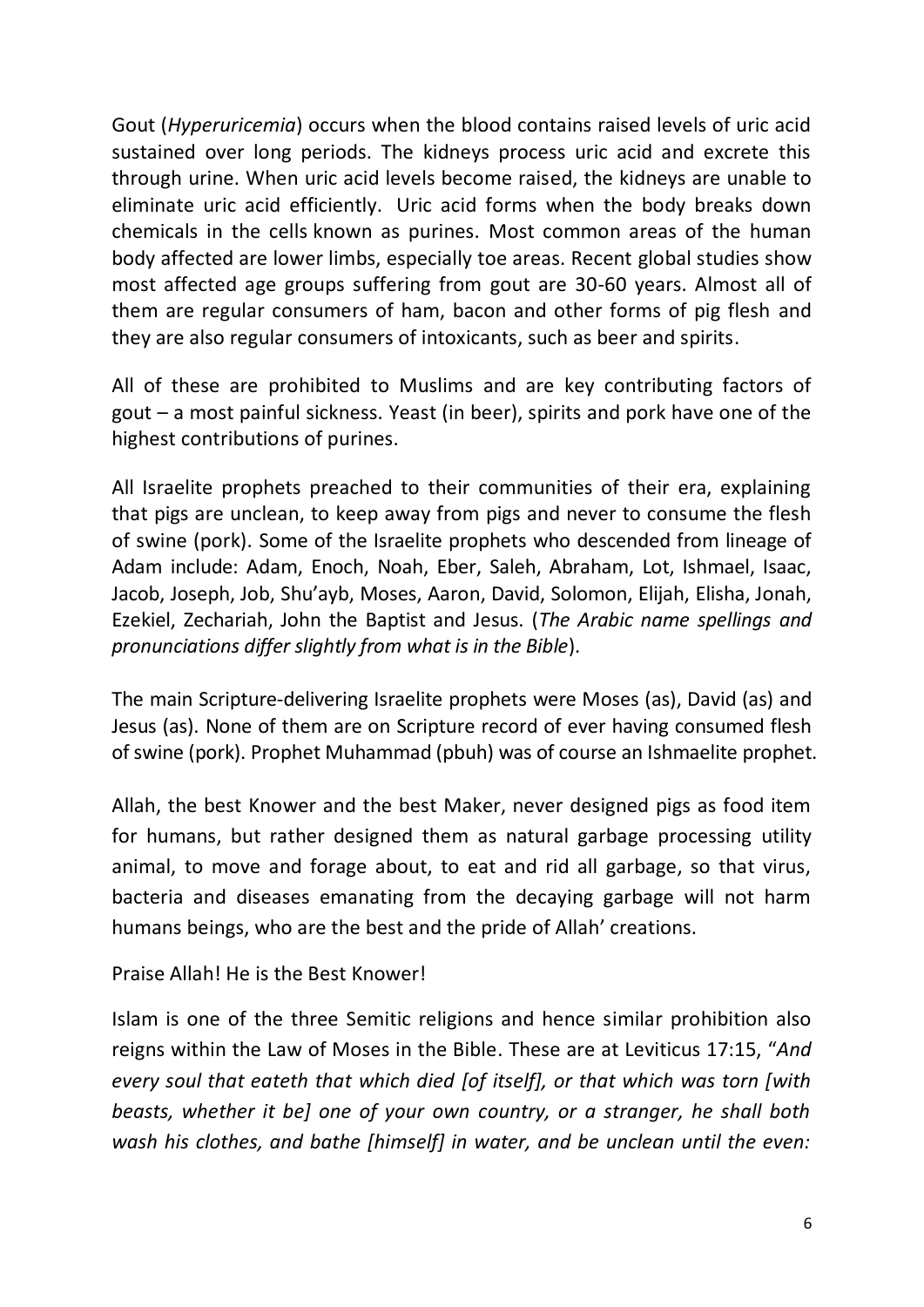*then shall he be clean*." Leviticus 7:26 "*Moreover ye shall eat no manner of blood, [whether it be] of fowl or of beast, in any of your dwellings*."

Leviticus 11:7 "*And the swine, though he divide the hoof, and be cloven-footed, yet he cheweth not the cud; he [is] unclean to you*." These verses are also dealing on issues against consumption of flesh of animals killed by other animals and carrion; against consumption of blood of birds or animals and against consumption of pig flesh. Islam, being the religion of humanity, prescriptively cares for Muslims, ensuring that they do not consume certain types of food, which are harmful to people.

There are several other injunctions in the Qur'an. Intoxicating beverages are prohibited in the Holy Qur'an at 2: 219, and also at 5: 90-91, respectively as:

"*219 They ask thee about intoxicants and games of chance. Say: In both of them is a great sin and (some) advantage for men, and their sin is greater than their advantage. And they ask thee as to what they should spend. Say: What you can spare. Thus does Allah make clear to you the messages that you may ponder*." (Underlining is by author).

"*90 O you who believe, intoxicants and games of chance and (sacrificing to) stones set up and (dividing by) arrows are only an uncleanness, the devil's work; so shun it that you may succeed.*" (Underlining is by author).

"*91 The devil desires only to create enmity and hatred among you by means of intoxicants and games of chance, and to keep you back from the remembrance of Allah and from prayer. Will you then keep back?"* (Underlining is by author).

Intoxicating beverages and gambling are mentioned together in both places, and one of the reasons for their prohibition is that they are an aid to creating mischief and enmity between members of the same society. They not only promote habits of indolence, but also reduce some members of society to destitution, while others may aspire to prosper at the expense of those under influence of intoxicating beverages.

The title to this article deals only with prohibited foods with reasons; hence the author will not be discussing about gambling and games of chance.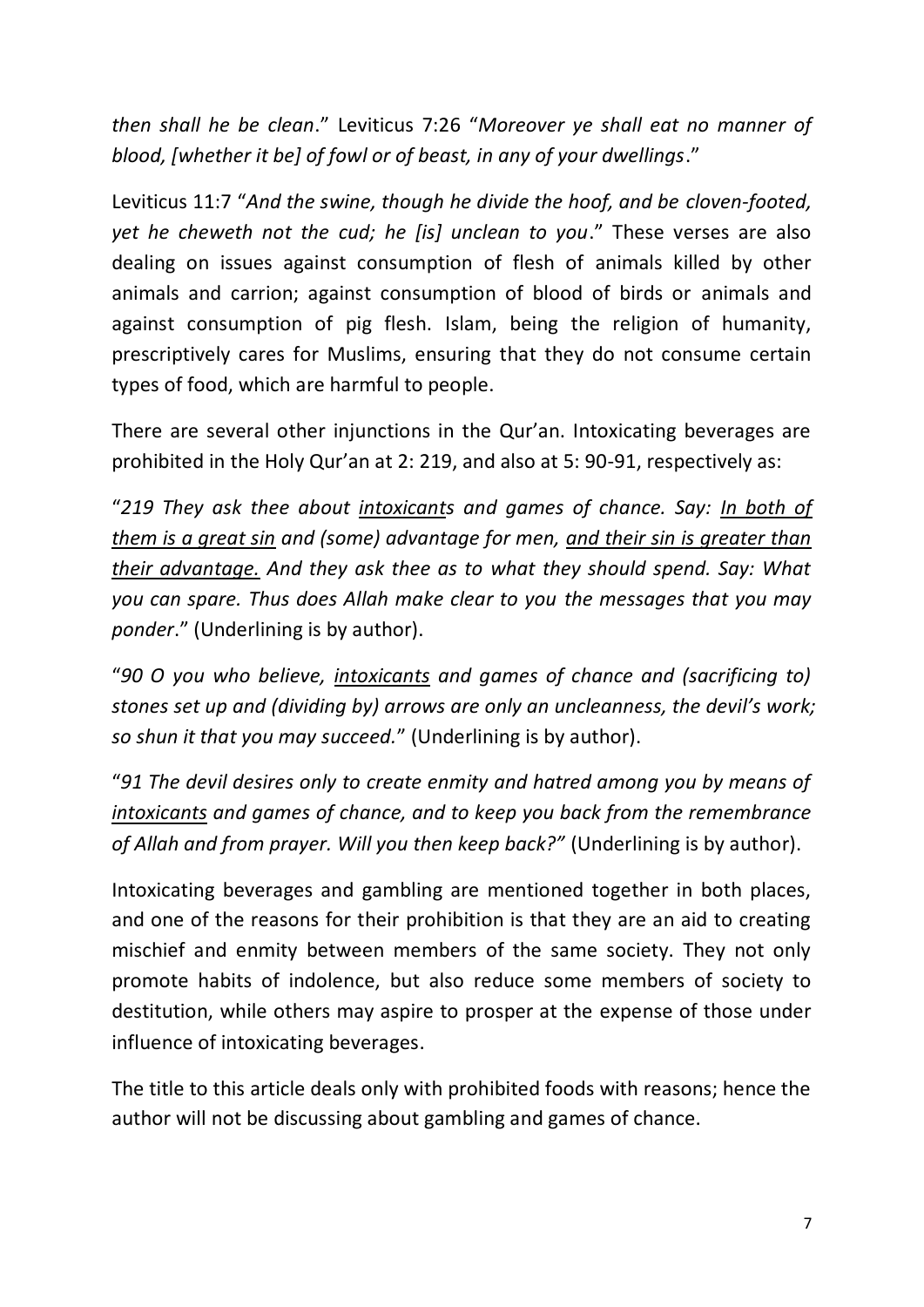High levels of alcohol consumption has an increased risk of developing [alcoholism,](http://en.wikipedia.org/wiki/Alcoholism) [cardiovascular disease,](http://en.wikipedia.org/wiki/Cardiovascular_disease) [malabsorption,](http://en.wikipedia.org/wiki/Malabsorption) [chronic pancreatitis,](http://en.wikipedia.org/wiki/Chronic_pancreatitis) [alcoholic liver disease,](http://en.wikipedia.org/wiki/Alcoholic_liver_disease) and [cancer.](http://en.wikipedia.org/wiki/Cancer)

Long-term use of alcohol in excessive quantities is capable of damaging nearly every organ and system in the body. The developing adolescent brain is particularly vulnerable to the toxic effects of alcohol.

The psychiatric disorders which are associated with alcoholism include [major](http://en.wikipedia.org/wiki/Major_depression)  [depression,](http://en.wikipedia.org/wiki/Major_depression) [dysthymia,](http://en.wikipedia.org/wiki/Dysthymia) [mania,](http://en.wikipedia.org/wiki/Mania) [hypomania,](http://en.wikipedia.org/wiki/Hypomania) [panic disorder,](http://en.wikipedia.org/wiki/Panic_disorder) [phobias,](http://en.wikipedia.org/wiki/Phobias) [generalized anxiety disorder,](http://en.wikipedia.org/wiki/Generalized_anxiety_disorder) [personality disorders,](http://en.wikipedia.org/wiki/Personality_disorders) [schizophrenia,](http://en.wikipedia.org/wiki/Schizophrenia) [suicide,](http://en.wikipedia.org/wiki/Suicide) [neurologic](http://en.wikipedia.org/wiki/Neurologic) deficits (e.g. impairments of [working memory,](http://en.wikipedia.org/wiki/Working_memory) [emotions,](http://en.wikipedia.org/wiki/Emotions) [executive](http://en.wikipedia.org/wiki/Executive_functions)  [functions,](http://en.wikipedia.org/wiki/Executive_functions) [visuospatial](http://en.wikipedia.org/wiki/Visuospatial) abilities and [gait](http://en.wikipedia.org/wiki/Gait) and [balance\)](http://en.wikipedia.org/wiki/Balance_%28ability%29) and permanent [brain](http://en.wikipedia.org/wiki/Brain_damage)  [damage](http://en.wikipedia.org/wiki/Brain_damage) to brain cells.

Allah knew all along the ill-effects of intoxicants and prohibited Muslims from consumption of intoxicants.

Praise Allah! He is the Best Knower!

Food that has been offered up as sacrifice ritual to idols is also prohibited to Muslims. This is given in the Holy Qur'an at 5:3, as "*Forbidden to you is that which dies of itself, and blood, and flesh of swine, and that on which any other name than that of Allah has been invoked, and the strangled (animal), and that beaten to death, and that killed by a fall, and that killed by goring with the horn, and that which wild beasts have eaten — except what you slaughter; and that which is sacrificed on stones set up (for idols), and that you seek to divide by arrows; that is a transgression. This day have those who disbelieve despaired of your religion, so fear them not, and fear Me. This day have I perfected for you your religion and completed My favour to you and chosen for you Islam as a religion. But whoever is compelled by hunger, not inclining wilfully to sin, then surely Allah is Forgiving, Merciful*." (Underlining is by author).

It is also important to understand why Muslims are forbidden from eating any food item, which was used as offerings to idols and generally offered later to all other people as part of idol-worshipping rituals. All Israelite prophets also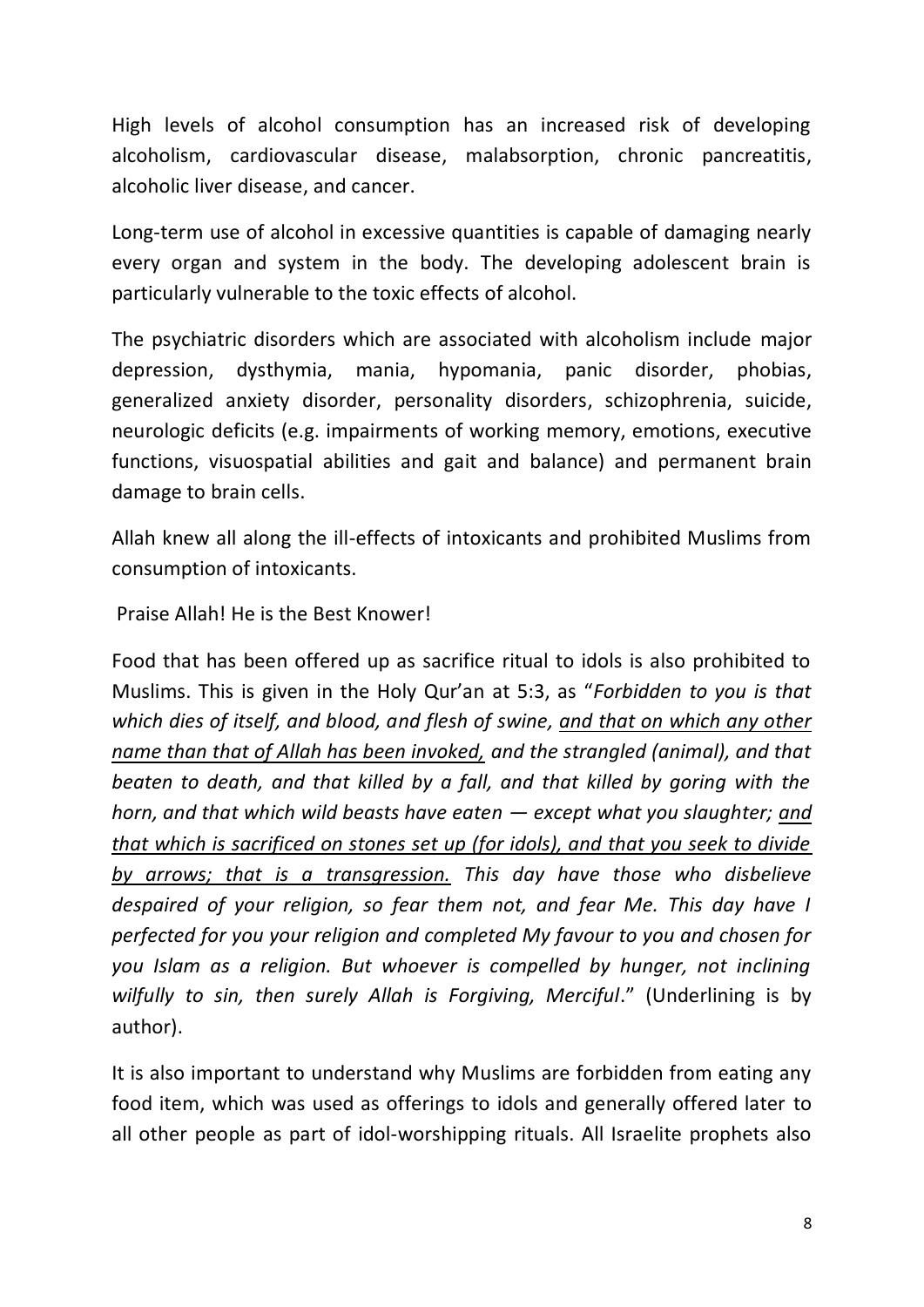forbade their followers from eating any food item that was offered directly in idol-worshipping.

Muslims are compelled by Orders in the Holy Qur'an to worship Allah alone, as the only focus of spiritual meditation. Allah does not have a spouse or even has the need for one. The foundation principle stands, that Allah is not composed of material and does not need any form of material partner of any form or description. Allah has no beginning, is always and will always be. Whilst the Holy Qur'an Has many verses prohibiting the practice of idol-worshipping, this verse at 2:165 also explains the outcome of idol-worshipping, as "*Yet there are some men who take for themselves objects of worship besides Allah, whom they love as they should love Allah. And those who believe are stronger in (their) love for Allah. And O that the wrongdoers had seen, when they see the chastisement, that power is wholly Allah's, and that Allah is Severe in chastising!*"

Idol-worshipping is effectively instituting a barrier between human beings and those human beings' compliant focus of adoration of Allah only.

From history since creation, different forms of idol-worshipping were practised by many communities; those communities which totally disregarded the pleas from over 124,000 prophets, that people must worship Allah only, and that no other focus must come into their consideration.

Some examples of ancient idol-worshipping included making offerings of human blood (of first-born male child) to blood of animals; offerings of first agricultural harvest; offerings of food, etc to the idols, purposefully as materially gifting to those idols. In some cases special stones were set up (as altar) where such offerings were made.

Any idol can never be substituted for Allah.

For Muslims, they are prohibited from consumption of any form of offerings of whatsoever description, made to any form of idol of whatsoever description.

There is however, a saving clause to the prohibition. That if a person were to be driven into situations of compelled hunger; and the prohibited food was the only food available to that person, then that person is allowed to consume just barely to overcome his hunger, but he must not wilfully consume prohibited